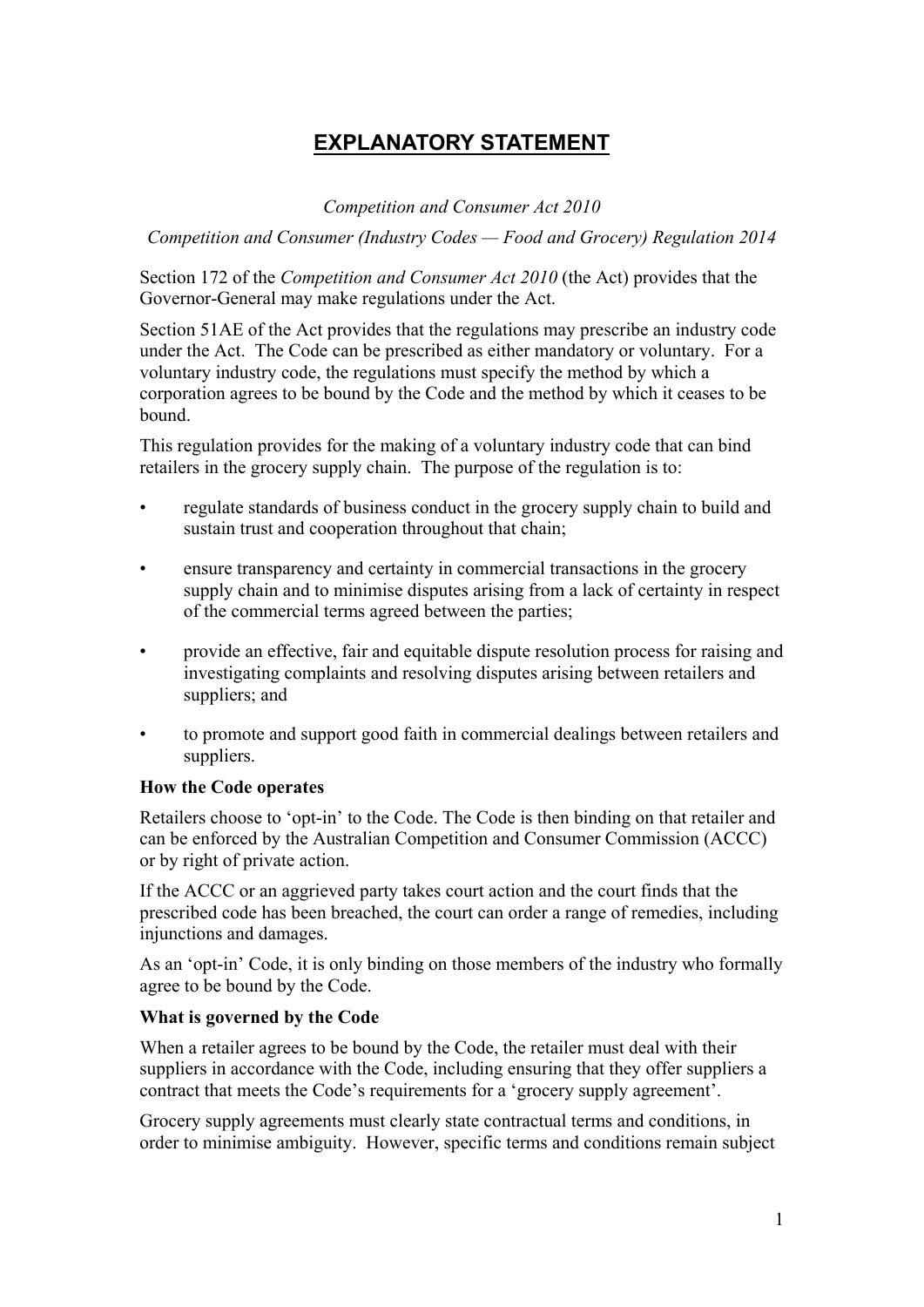to negotiation between each retailer and supplier subsequent to formation of the contract.

The Code also sets out general standards of conduct for retailers. Retailers may only delist a supplier's product for genuine commercial reasons and must pay suppliers within a reasonable timeframe. The Code provides that retailers must not directly or indirectly require suppliers to fund the retailer's costs of a promotion. A retailer must accept all fresh produce delivered in accordance with fresh produce standards and quality specifications, and these standards must be provided to suppliers in clear, unambiguous and concise written terms. The retailer must also respect the intellectual property rights (including in relation to branding, packaging and advertising) held by suppliers. There are a number of exceptions to these general standards of conduct and these are discussed in detail below.

The Code establishes a general duty for retailers to deal with suppliers lawfully and in good faith.

The Code also sets out options for the resolution of disputes in relation to conduct covered by the Code and provides for compliance and reporting obligations.

#### **How the Code operates in the context of other laws and regulations**

The regulations are not intended to, and do not operate to, exclude any person or the ACCC from enforcing any rights, or seeking any remedies available in respect of the conduct of any retailer bound by the Code (or the provisions of any agreement entered into by a retailer bound by the Code).

The regulations are made under the Act and cannot override any provision of the Act or any other legislation. In particular, the dispute resolution mechanisms in the regulations do not preclude any supplier from raising any complaint or dispute directly with the ACCC without first utilising any procedure provided under the Code.

The Code governs different matters to the other industry codes prescribed under the Act. However, in the event of any conflict of the provisions of this Code with the mandatory Horticulture Code of Conduct or the mandatory Franchising Code of Conduct, the provisions of the other Code take precedence, to the extent of the conflict.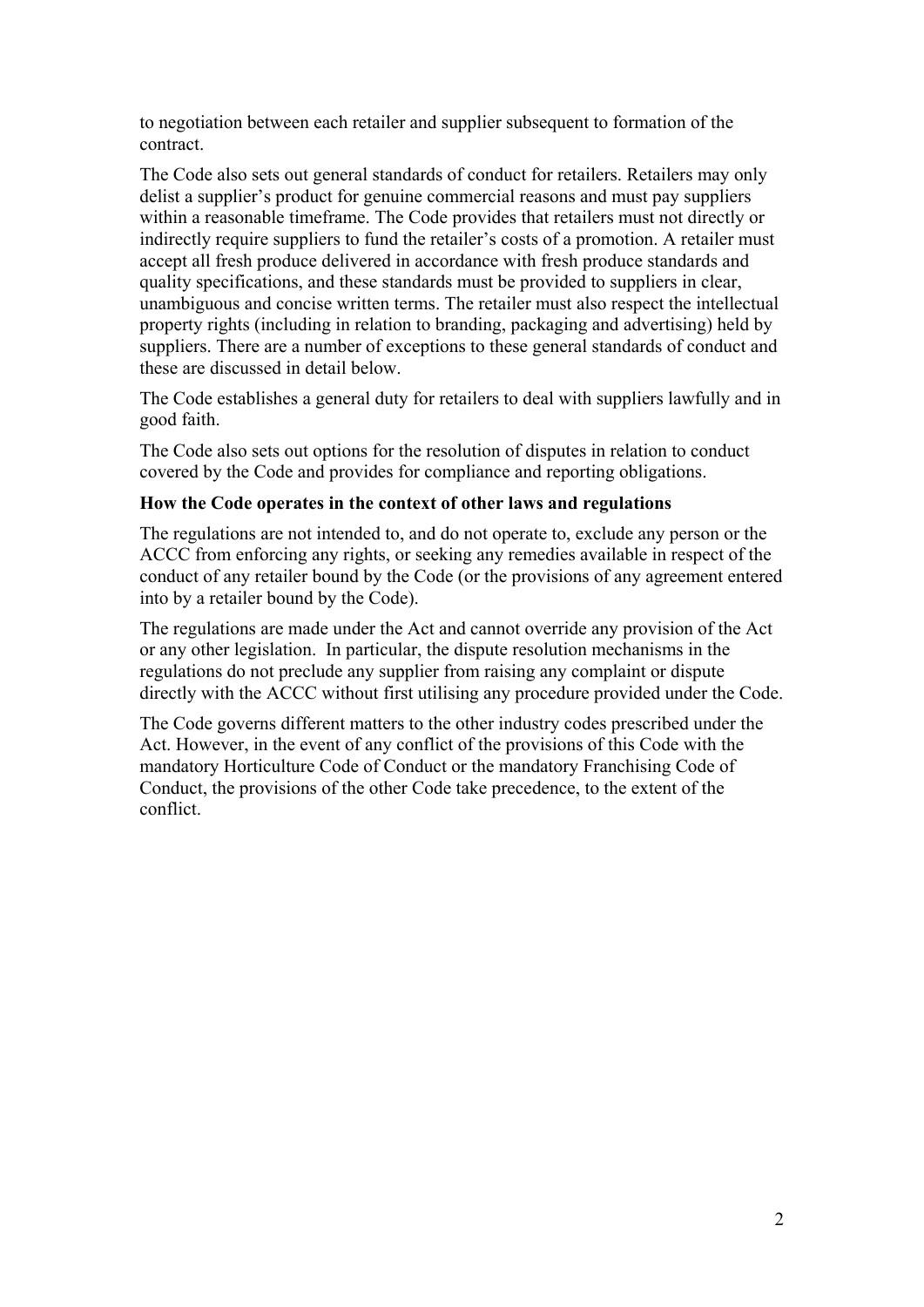## **Attachment A — Details of the Competition and Consumer (Industry Codes — Food and Grocery) Regulation 2014**

## **Introductory provisions**

### **Section 1 – Name of Regulation**

This section provides that the name of the Regulation is the *Competition and Consumer (Industry Codes — Food and Grocery) Regulation 2014*.

### **Section 2 – Commencement**

This section provides that the provisions of the Regulation commence the day following registration. Regulations are registered following the approval of the Governor-General. The regulations are then subjected to Parliamentary scrutiny. This means that the Regulations are tabled in the Parliament; the Regulations can then be disallowed within 15 sitting days of tabling. If the Regulations are disallowed by the Parliament the Regulations cease to have any effect from the date of disallowance.

### **Section 3 – Authority**

This section provides that the Regulation is made under section 51AE of the Act, pursuant to section 172, which gives the Governor-General the power to make regulations under the Act.

### **Section 4 – Code of Conduct**

Section 4 provides that the Code is prescribed as an 'opt-in' code as provided for under section 51AE of the Act.

The Code can be enforced by the ACCC or by right of private action.

If the ACCC or an aggrieved party takes court action and the court finds that the prescribed Code has been breached, the court can order a range of remedies, including injunctions and damages.

An 'opt-in' code is only binding on those members of the industry who formally agree to be bound by the Code. This Code provides that only retailers can be bound by the Code, and the Code does not bind suppliers or impose any obligations on them.

## **Schedule 1**

### **Part 1 – preliminaries**

This Part sets out the objects of the Code, explains key definitions used throughout the Code, and provides for the application of the Code, including transitional arrangements.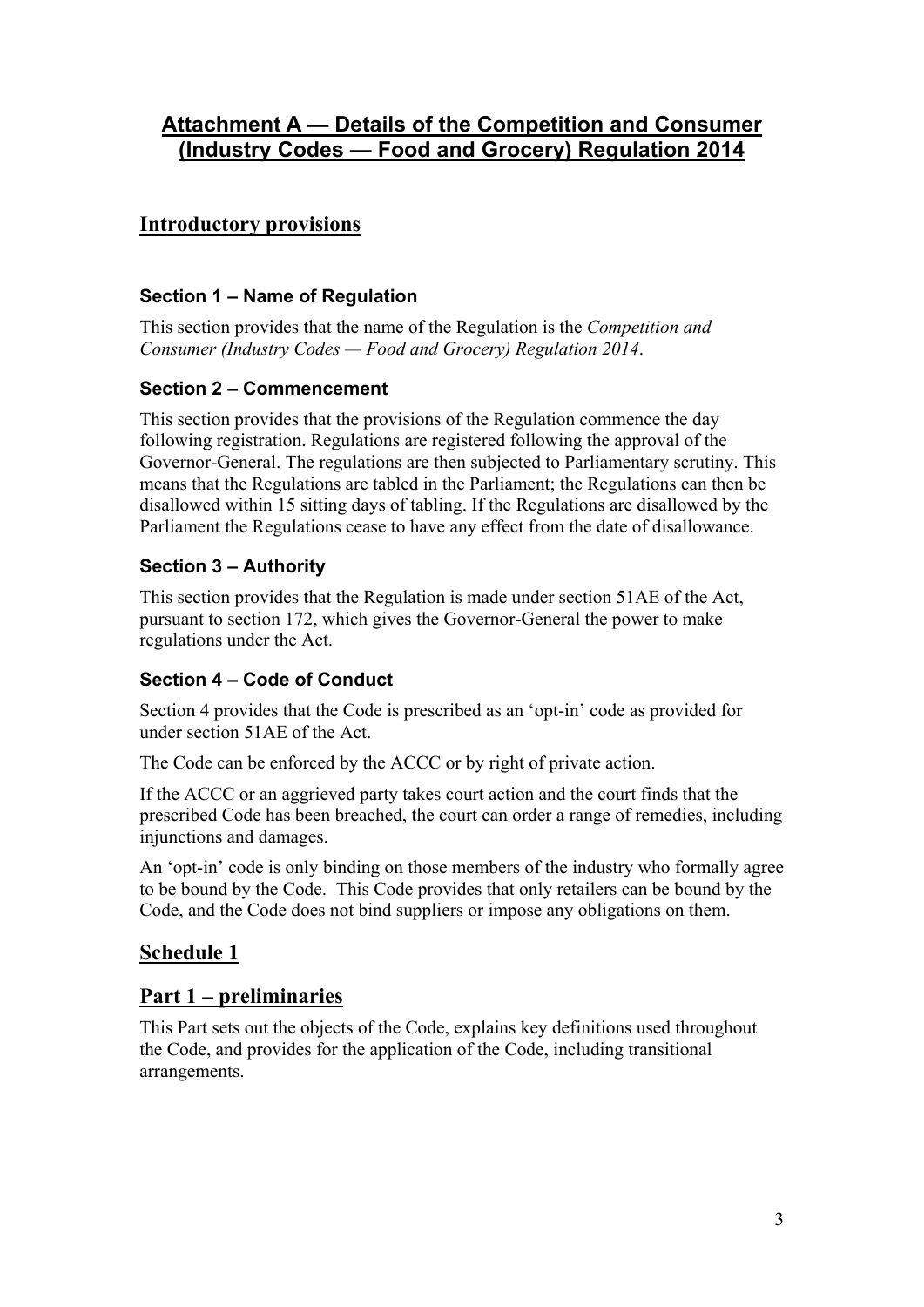#### **Clause 1 - Name**

This clause provides that the name of the Code is the *Food and Grocery Code of Conduct*.

#### **Clause 2 - Purpose**

The purpose of this Code is:

- a) to help to regulate standards of business conduct in the grocery supply chain and to build and sustain trust and cooperation throughout that chain; and
- b) to ensure transparency and certainty in commercial transactions in the grocery supply chain and to minimise disputes arising from a lack of certainty in respect of the commercial terms agreed between parties;
- c) to provide an effective, fair and equitable dispute resolution process for raising and investigating complaints and resolving disputes arising between retailers and suppliers; and
- d) to promote and support good faith in commercial dealings between retailers and suppliers.

#### **Clause 3 - Definitions**

This clause provides definitions for the key terms used throughout the operative provisions of the Code.

*Groceries* is defined in the Code to include a range of retail products, including food, cleaning products, drinks (other than alcoholic drinks), toiletries, and other household goods. The definition of *groceries* does not extend to cover alcoholic drinks.

A *grocery supply agreement* is a contract (or any other type of agreement) for the supply of groceries from a supplier to a retailer. The definition under the Code includes any documents that make up the agreement and any documents that are made under the agreement. Grocery supply agreements entered into by retailers bound by the Code must meet the requirements set out in Part 2 of the Code and discussed in more detail below.

A *supermarket business* is a business where a person sells a range of foods to consumers. This includes the sale of: bread, breakfast cereals, butter, eggs, flour, fruit, vegetable, milk, meat, rice, sugar and packaged food. A business does not need to sell this entire range of goods to be considered a supermarket business, it will qualify as a supermarket business if it sells most of these goods. However, as this definition is focussed on food, the term supermarket business does not include more generalised retailers, such as department stores, general retail stores and general discount stores. Where a person carrying on a supermarket business in Australia also carries on other businesses, the Code applies to the supermarket business carried on by that person.

A *retailer* is defined as a corporation carrying on a supermarket business in Australia, which undertakes the retail supply of groceries or a corporation acting as a wholesaler in the grocery sector, that is, buying groceries from suppliers, in order to resell those goods to a supermarket business. The definition of retailer only applies to a corporation to the extent that it carries on a supermarket business, it does not apply to any other business operations conducted by the same corporation.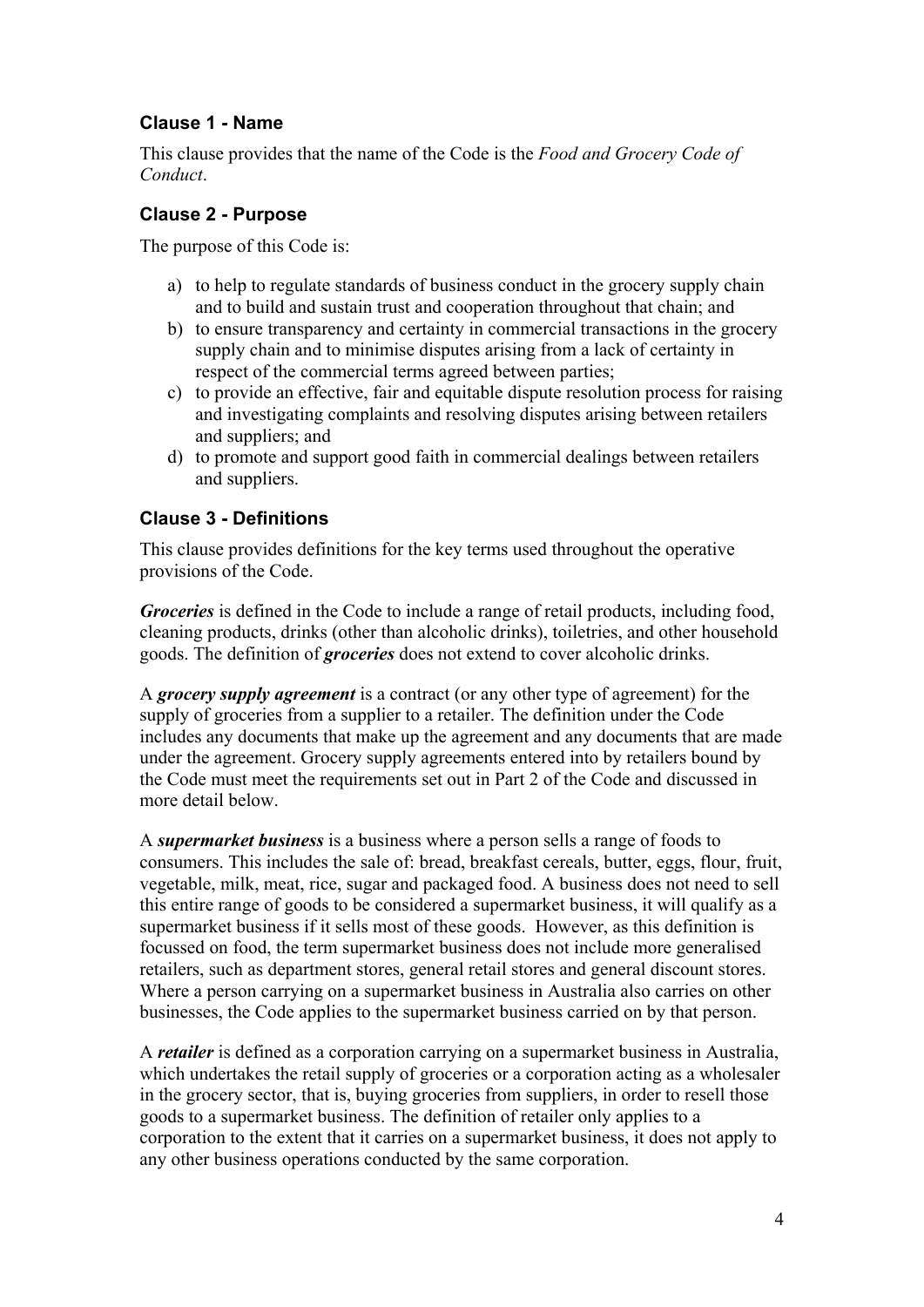**Supplier** means a person who sells or is seeking to sell groceries to a retailer. This is a broad definition which includes the supply of all groceries, not just foodstuffs. The definition does not specify country of origin and so includes international suppliers to Australian retailers as suppliers for the purposes of the Code. Because the definition of a supplier includes a person actively seeking to sell groceries to a retailer, any new contracts, and the process of negotiating any new contracts, will be caught under the Code.

Importantly, while a supermarket business and hence a retailer is required to sell a range of food products, it can also sell any of the range of other grocery items. A grocery supply agreement is a contract to supply any of these different groceries, not just food items.

The Code also defines a range of other terms, including buying team, code compliance manager, de-list, own-brand product, promotion, senior buyer, shrinkage, and wastage.

### **Clause 4 – Application**

The Code operates on an 'opt-in' basis, and retailers become bound by the Code when they give written notice to the ACCC. Once a retailer is bound by the Code, the retailer must abide by all the requirements of the Code or be liable to the remedies available through ACCC enforcement of the Code (including damages and injunctions). However, there are transitional provisions for agreements entered into before the commencement of the Code.

Retailers can also cease to be bound by the Code by giving the ACCC written notice that they are withdrawing from the Code. However, this does not allow a retailer to avoid any obligations it incurred while it was bound by the Code.

In the event of any conflict of the provisions of this Code with the mandatory Horticulture Code of Conduct or the mandatory Franchising Code of Conduct, the provisions of this voluntary Code do not apply, to the extent of the conflict.

#### **Clause 5 – Retailer must offer to vary existing agreements**

Retailers must offer suppliers the option to vary their existing agreements to conform with this Code. This offer must be made within six months of the retailer becoming bound by the Code.

If the supplier accepts that offer then the retailer must vary the agreement to conform with the Code within six months of the supplier accepting the offer.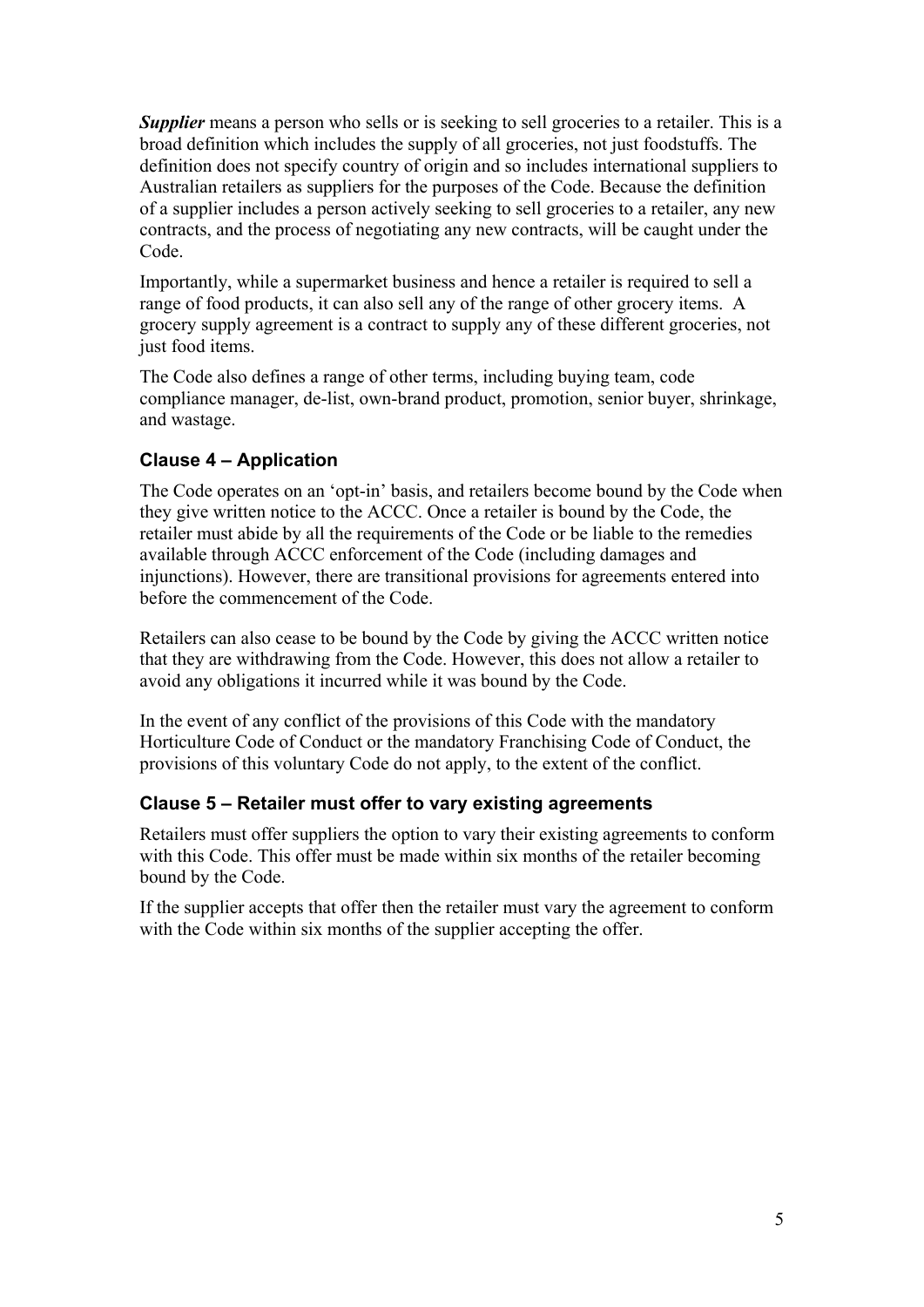## **Clause 6 - Transitional application**

This clause provides transitional arrangements for grocery supply agreements entered into by retailers before the Code commenced (pre-existing grocery supply agreements). The Code will not apply to the supply of groceries under pre-existing grocery supply agreements immediately. The time that the Code will apply will depend on whether a retailer opts-in to the Code within the first six months of the Code commencing.

- If a retailer opts-in within the first six months after the Code commences, the Code will apply to all pre-existing grocery supply agreements from 12 months after the Code commenced.
- If a retailer opts-in more than six months after the Code commences, the Code will apply to all pre-existing grocery supply agreements from six months after the retailer opted-in.

In either case, if the retailer varies a pre-existing grocery supply agreement so that it complies with the Code within 12 months after the Code commences, the Code applies from when the agreement is so varied.

This transitional application of the Code is supported by a requirement for retailers to offer suppliers the option to vary these agreements to conform to the requirements of the Grocery Code within six months after the retailer is bound by the Code, as outlined in the discussion of clause 5 above.

## **Part 2 – grocery supply agreements**

Part 2 of the regulations govern the terms and conditions of any grocery supply agreement that a retailer enters into after agreeing to be bound by the Code, it also governs variations of agreements. This includes any existing grocery supply agreement that the supplier has requested be updated (under Clause 5).

## **Clause 7 – grocery supply agreements must be in writing and retained**

Retailers are required to ensure that grocery supply agreements are in writing and there is a record keeping obligation, which means that retailers must retain records of the agreement for a minimum of 12 months after the agreement expires. The requirement to keep records encompasses both documents comprising the agreement and documents required to be made under the agreement.

These records fall under the information gathering powers of the ACCC. These powers are set out in section 51ADD of the Act, and provide that the ACCC can require corporations to provide it with information or documents required to be produced under an industry code.

### **Clause 8 – matters to be covered by the agreement**

Grocery supply agreements are required to include terms which cover all of the following key matters.

- any requirements the retailer has in respect of the delivery of the groceries;
- any circumstances in which the retailer may reject the groceries;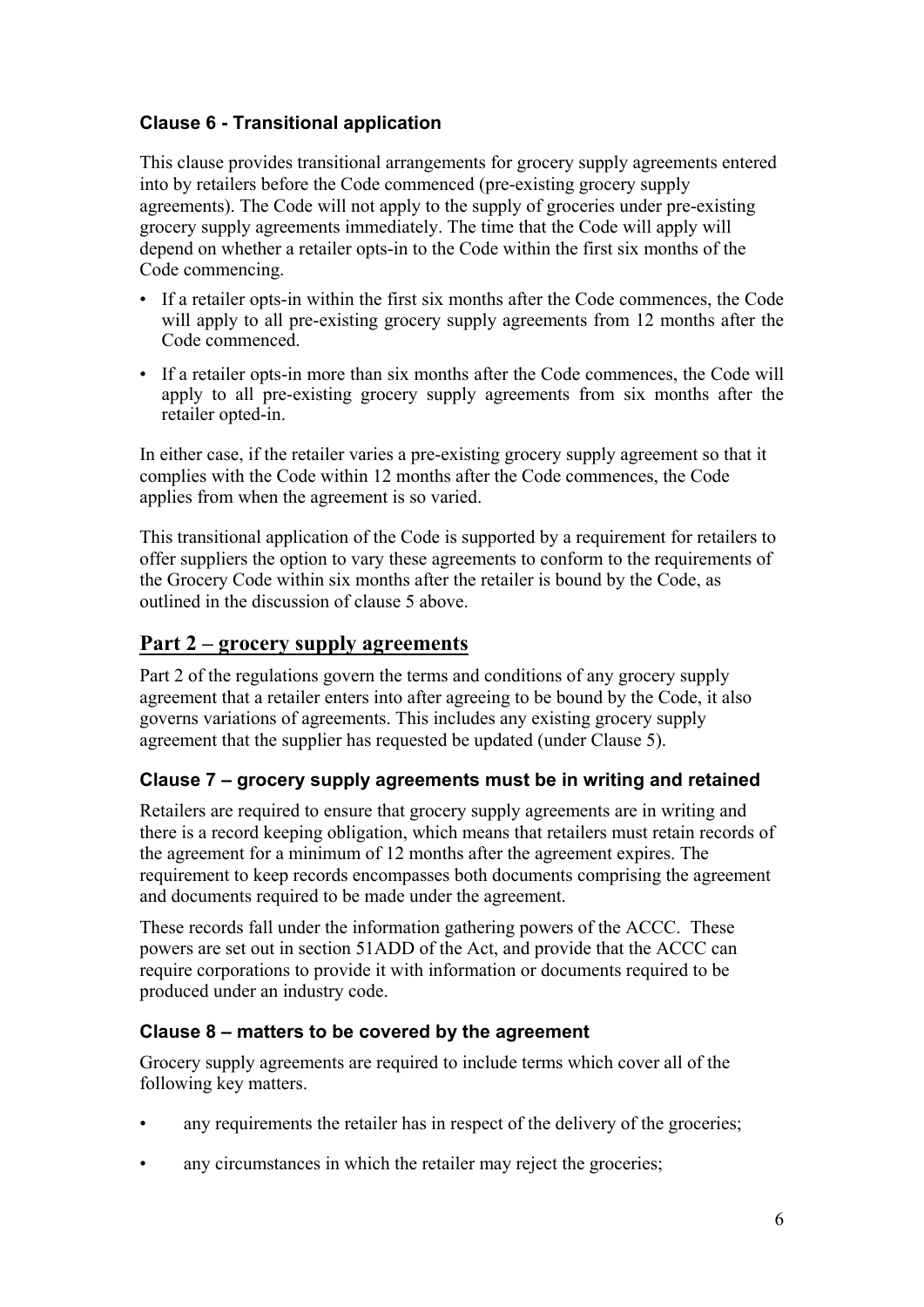- the period within which the retailer must pay the supplier for the groceries and the circumstances in which any payment, or part of a payment, may be withheld or delayed;
- if the agreement is intended to operate for a limited time only—the term of the agreement;
- in clear terms, any quantity and quality requirements relating to the groceries; and
- if the agreement provides for termination by one or more parties to it—the circumstances in which it may be terminated.

The Code does not stipulate what these terms and conditions must say, it simply provides that they must be included in all grocery supply agreements.

## **Clause 9 – payments for shrinkage**

Shrinkage is a defined term under the Code, meaning the loss of products between point of manufacture or purchase from a supplier and the point of sale by a retailer, and arising from factors such as shoplifting, employee theft and administrative error.

The Code provides that retailers must not include provisions in grocery supply agreements which would require suppliers to make payments for shrinkage or in any other way demand that payments be made.

However, it is still possible for retailers to discuss with suppliers the issue of shrinkage and ways to mitigate risk and occurrence of loss of stock.

### **Clause 10 – unilateral variation of agreement**

Retailers cannot unilaterally vary a grocery supply agreement (that is, vary the terms without the supplier's agreement). However, if the original grocery supply agreement with the supplier allows for the retailer to vary the agreement and sets out clearly the circumstances where a variation may be made then a variation may be possible. For a variation to be valid it must be made in accordance with the terms of the agreement and the supplier must be given reasonable notice.

The variation can only deal with a change in the amount of goods to be supplied if the original grocery supply agreement specifies a methodology to determine the level of variation.

### **Clause 11 - retrospective variation of agreement**

In order for the original grocery supply agreement to allow for a retrospective variation, the grocery supply agreement must clearly set out the changes in circumstance that allow for the variation and this change must be beyond the retailer's control, for example an act of God. If the variation involves a quantitative adjustment to the terms of supply, a variation cannot be made unless it is in accordance with the basis or methodology for calculating the adjustment.

## **Part 3 – conduct generally**

Part 3 governs a retailer's broad conduct towards suppliers under the Code. Part 3 requires a minimum standard of behaviour in relation to delisting products, payments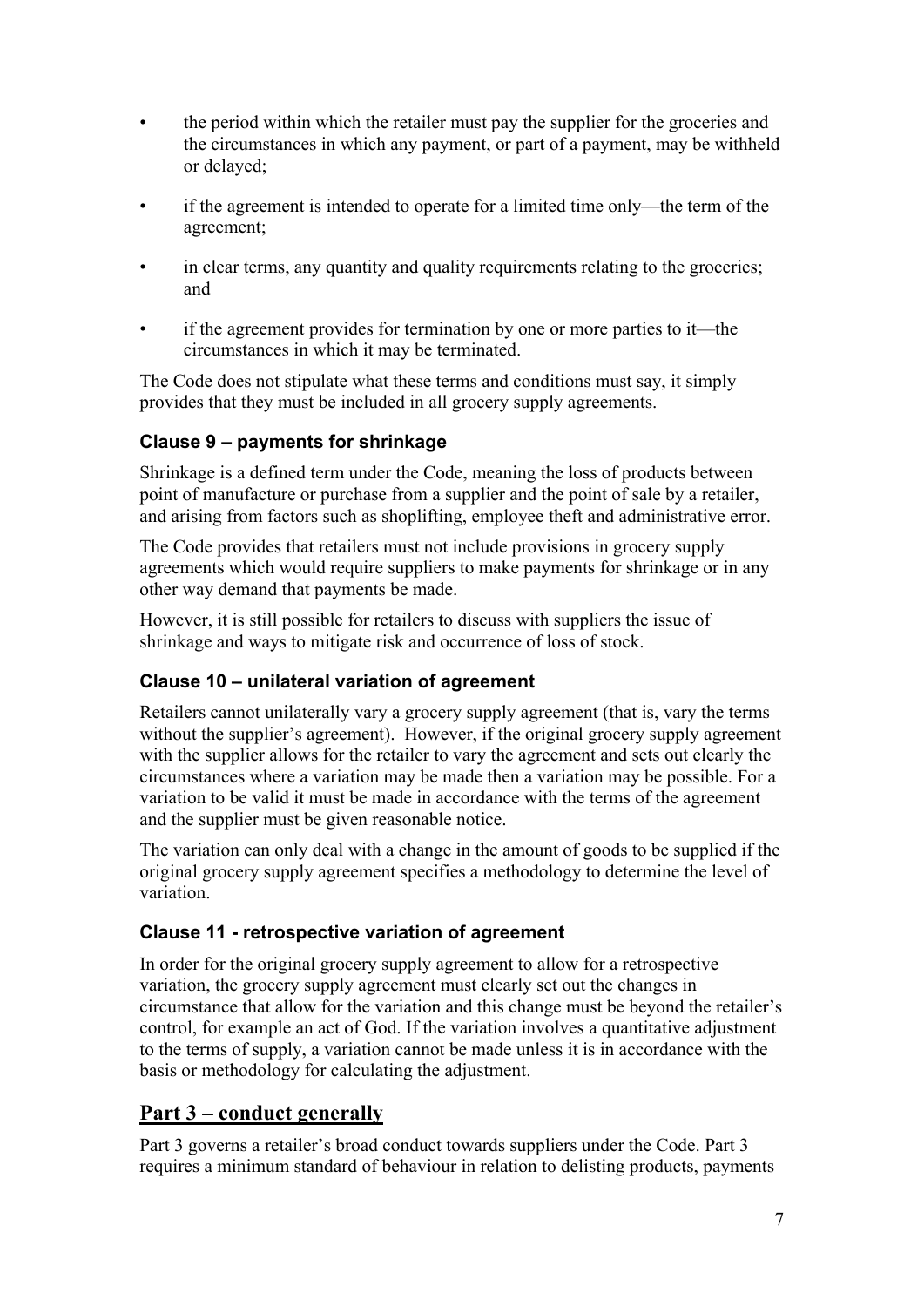to and from suppliers, intellectual property matters, changes to supply chain procedures, allocation of shelf space and product quality and standards. It also covers business disruption and protection of confidential information.

### **Clause 12 – payments for wastage**

Wastage is a defined term under the Code, as groceries that are unfit for sale, for example, this would include fresh foods that have spoiled, or that are beyond their use-by date.

Retailers are generally prohibited from requiring suppliers to make a payment for wastage which occurs at the premises of the retailer. This includes directly or indirectly requiring such a payment and covers wastage which occurs at the premises of a contractor or agent of the retailer.

However, there is an exception, if the wastage is caused by the negligence or default of the supplier (where negligence and default are clearly defined in the relevant grocery supply agreement) and the basis of the payment is also set out in the grocery supply agreement.

The retailer has the onus of proving all the elements of the exception to demonstrate that wastage was the fault of the supplier.

#### **Clause 13 – limited circumstances for payments as a condition of being a supplier**

Retailers are generally prohibited from requiring suppliers to make payments in order to have products stocked by the retailer.

However, retailers are able to require payments for promotions. Promotions are defined in Clause 3 as, any offer for sale (whether or not that is accompanied by some other benefit to a consumer) at an introductory or reduced price, agreed between the parties, for a specified period.

Retailers can also require payments in relation to new grocery lines – for groceries that have not been stocked in at least 25 per cent of the retailer's stores for the 365 days prior to the request for payment. If this is the case the payment must also reflect a reasonable estimate of the costs and risks that the retailer undertakes in stocking the products. What constitutes a 'reasonable estimate' is determined by the retailer.

If a dispute arises about a payment, then the retailer has the onus of proving that it is a situation where requiring a payment is permitted.

#### **Clause 14 – payments for better positioning of groceries**

Retailers are generally prohibited from requiring suppliers to make payments to obtain a better position for their products or an increase in the shelf space allocated to their products.

However, payments can be required where:

- a) the grocery supply agreement mandates that a payment be made; and
- b) sets out the circumstances for the payment; and
- c) the payment is reasonable and reflects both the additional benefits to the supplier and the costs and risks to the retailer.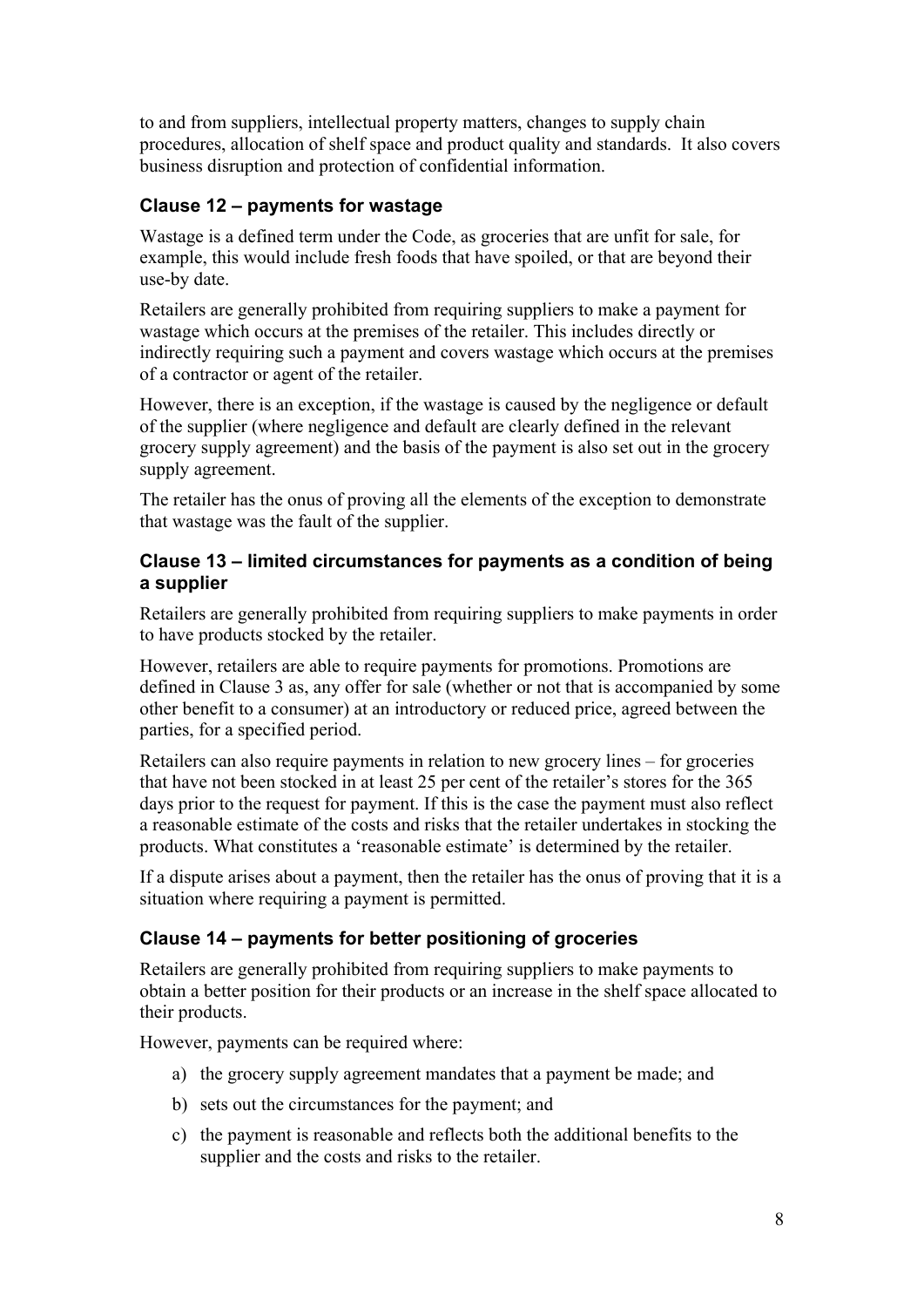The retailer has the onus of proving all of these matters in any dispute over payment.

This clause means that if a grocery supply agreement provides for such payments, then a retailer can require payments for better positioning of groceries, even if the supplier did not request that the groceries be better positioned or have additional space allocated to their product.

### **Clause 15 – delisting products**

Retailers can only delist a grocery product where permitted by a grocery supply agreement and for genuine commercial reasons.

An example of a circumstance that would amount to a genuine commercial reason the goods not being at the required standard set out in the grocery supply agreement, in terms of either quality or quantity. Isolated, short-term fluctuations in supply would not normally comprise a genuine commercial reason for delisting.

The product not meeting commercial sales or profitability targets, as set in the relevant grocery supply agreement, or an ongoing failure to meet delivery requirements as agreed would also constitute genuine commercial reasons.

Delisting a product as a punishment for making a complaint does not constitute a genuine commercial reason and is not permitted under the Code.

The Code does not prevent a retailer from declining to extend an existing grocery supply agreement or declining to enter into a new agreement following the end of a fixed term agreement.

If there are genuine commercial reasons for delisting, then a retailer must provide reasonable notice in writing which sets out the reasons for delisting, and also the retailer must inform the supplier that they have a right of review by the retailer's senior buyer, who must provide written notice of the basis for and outcome of the review.

However, a retailer does not have to provide reasonable notice to a supplier where time is of the essence (including product safety issues) or where there have been ongoing problems with supply where the retailer has been out of stock or had significantly reduced stock. Importantly these factors only remove the need for written notice; they cannot in and of themselves be used as a reason to delist a good unless they are also specified as a genuine commercial reason for delisting in a grocery supply agreement.

### **Clause 16 – payments to suppliers**

Retailers are required to pay suppliers for the products they deliver within the time frame set by the grocery agreement. The payment must also be made within an objectively reasonable timeframe.

Retailers are generally prohibited from setting off any amount against a supplier's invoice.

However, set-off is permitted where it is provided for in a grocery supply agreement.

Set-off is also permitted if they have the written agreement of the supplier, noting that retailers cannot force suppliers to consent to set-off an amount.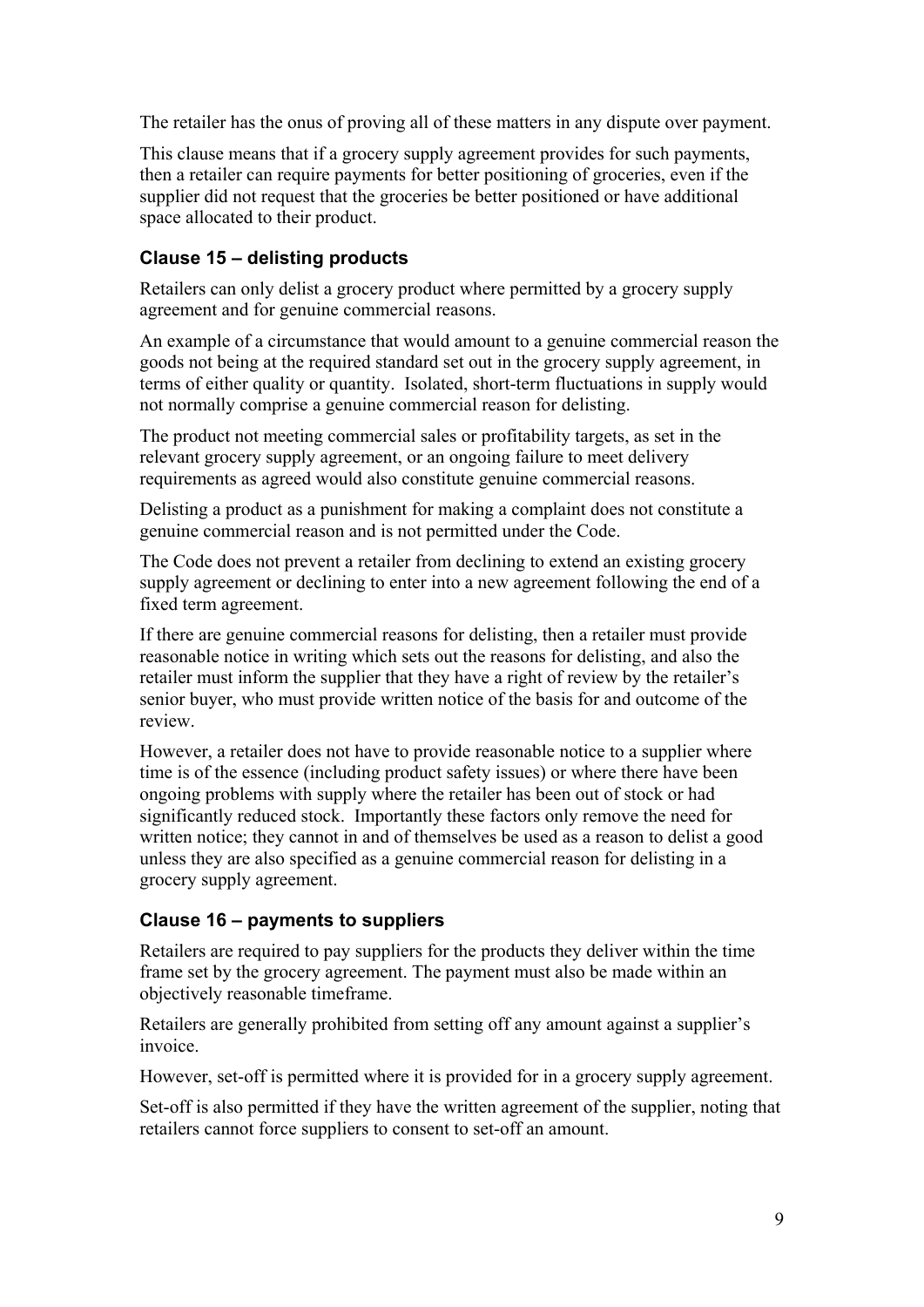The Code limits the circumstances in which retailers are able to require payments from suppliers. Retailers are generally prohibited from requiring payments toward the costs of:

- a) a buyer's visit to the supplier;
- b) artwork or packaging design;
- c) consumer or market research;
- d) the opening or refurbishing of a store; or
- e) hospitality for the retailer's staff.

However, there is an exception if the relevant grocery supply agreement allows for payments in these circumstances.

#### **Clause 17 – promotional and in-store support**

Retailers are broadly prohibited from requiring a supplier, directly or indirectly, to fund the retailer's costs of promotion, unless this is provided in the grocery supply agreement between the retailer and the supplier, and the retailer gives the supplier reasonable notice before the promotion.

If a retailer orders a product from a supplier at a promotional wholesale price as provided for in the relevant grocery supply agreement, they must ensure that the quantity of the order is calculated transparently. Retailers must also not over-order, and if they do over-order they must pay the supplier the difference between the promotional wholesale price and the full wholesale price for the quantity of the product that has been over-ordered.

If a retailer makes an order for a product from a supplier for a promotion, the retailer must get the supplier's written consent if the retailer wishes to cancel the order or reduce the order by more than 10 per cent. Written consent by the supplier is not required if the retailer gives the supplier reasonable written notice of the cancellation or reduction or the retailer compensates the supplier for any net resulting costs, losses or expenses incurred or suffered by the supplier as a direct result of the retailer failing to give reasonable notice of the cancellation or reduction.

### **Clause 18 – product quality and standards**

Retailers must provide fresh produce standards and quality specifications to suppliers in clear written terms. Retailers must accept all fresh produce delivered in accordance with relevant fresh produce standards and quality specifications.

Retailers can only reject fresh produce if the produce fails to meet relevant fresh produce standards or quality specifications. This must be done within 24 hours, with written notice provided within 48 hours. Retailers cannot reject produce after they have initially accepted it.

Retailers must state any labelling, packaging or preparation requirements for a grocery product to their suppliers in clear, unambiguous and concise written terms. If changes are required, the retailer must provide reasonable notice (unless those changes are required by law) taking into consideration existing stock held by suppliers (where known) and any agreement as to stock coverage in the relevant grocery supply agreement.

Retailers must make any claims for damaged products or shortfalls within a reasonable time (at most 30 days) after delivery of the goods.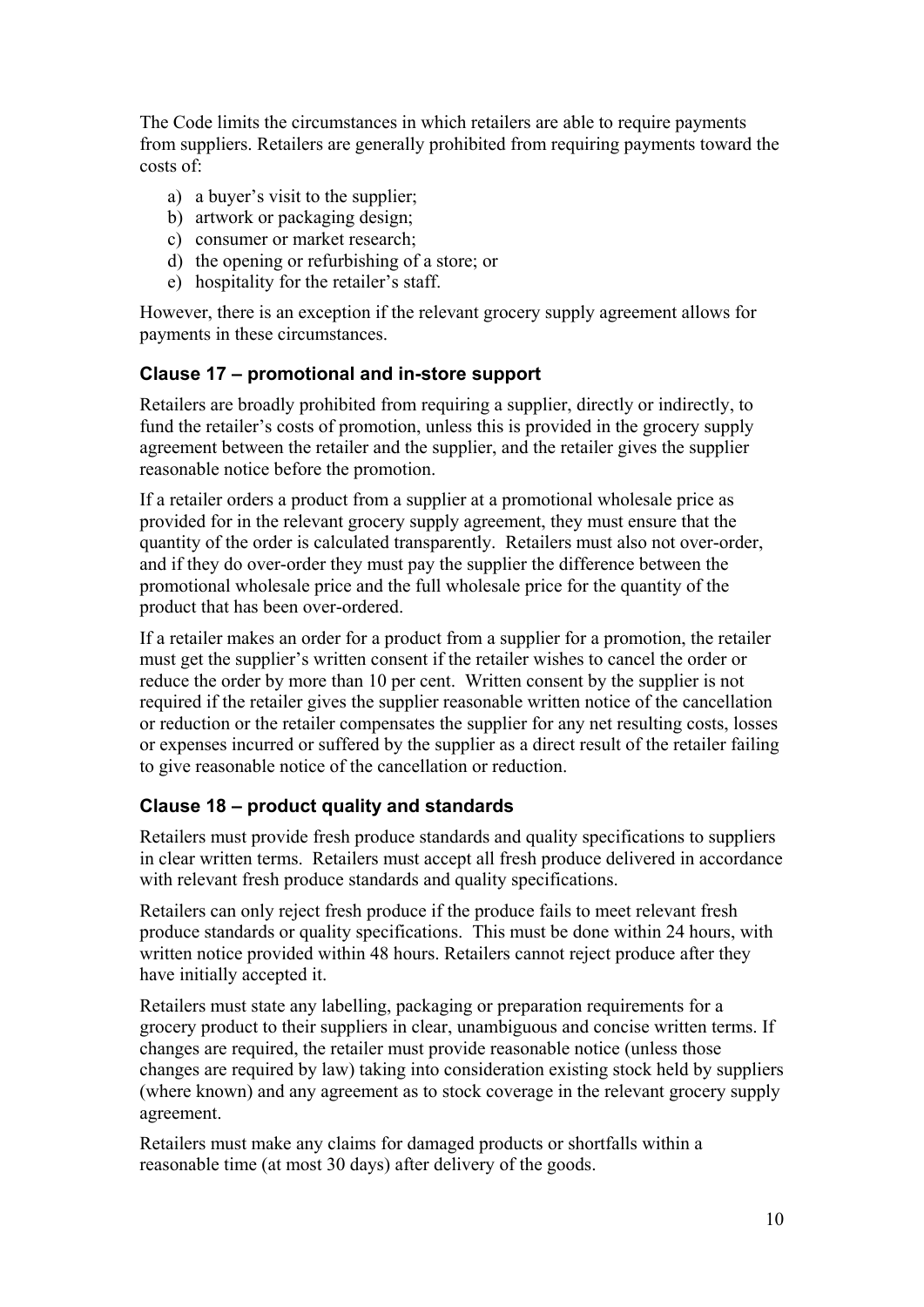### **Clause 19 – change to supply chain procedures**

The Code broadly prohibits retailers from making any major changes to supply chain procedures during the course of a grocery supply agreement, unless they give the supplier reasonable written notice or compensate the supplier for any net resulting costs, losses or expenses incurred resulting from a lack of reasonable notice.

If a supplier waives their right to compensation, no compensation is required.

### **Clause 20 – business disruption**

Retailers are not allowed to threaten disrupting suppliers' business or termination of a grocery supply agreement without reasonable grounds for doing so.

### **Clause 21 – intellectual property rights**

Retailers must respect suppliers' intellectual property rights in relation to suppliers' products, for example with respect to branding, packaging, and advertising. Retailers must not infringe suppliers' intellectual property when developing their own brand products.

If there is a dispute resolution process to resolve any dispute in relation to intellectual property, the dispute resolution process must consider any relevant actions of the supplier. This acts as a 'clean hands' provision to ensure that the mediator or arbitrator can consider all the issues of fairness and justice in relation to the conduct of both parties in any intellectual property dispute.

### **Clause 22 – confidential information**

Retailers must not use confidential information given to them by suppliers, such as confidential information relating to product development, proposed promotions or pricing, for a purpose beyond that agreed with the supplier.

Retailers must establish systems to ensure confidential information is not misused.

Information is not confidential if it is publicly available or comes into the possession of the retailer independently of the supplier and the retailer does not use the information beyond its agreed purpose.

Retailers will hold confidential information on a 'need to know' basis and are only allowed to disclose the information to employees or agents who need the information to fulfil the agreed purpose.

### **Clause 23 – transfer of intellectual property rights**

If a retailer is negotiating the supply of an own brand product, from a supplier of an equivalent grocery product, the retailer may not require suppliers to transfer or exclusively license any intellectual property right held by the supplier in relation to a grocery product as a condition or term of supply of an equivalent own brand product, either directly or indirectly.

Retailers are, however, allowed to hold intellectual property in an own brand product and they can hold an exclusive right to sell an own brand product.

If an own brand product was developed, formulated or customised for the retailer, then the retailer may insist on holding the intellectual property or exclusive right to retail sale as a condition of the supply of that own brand product. For example, if a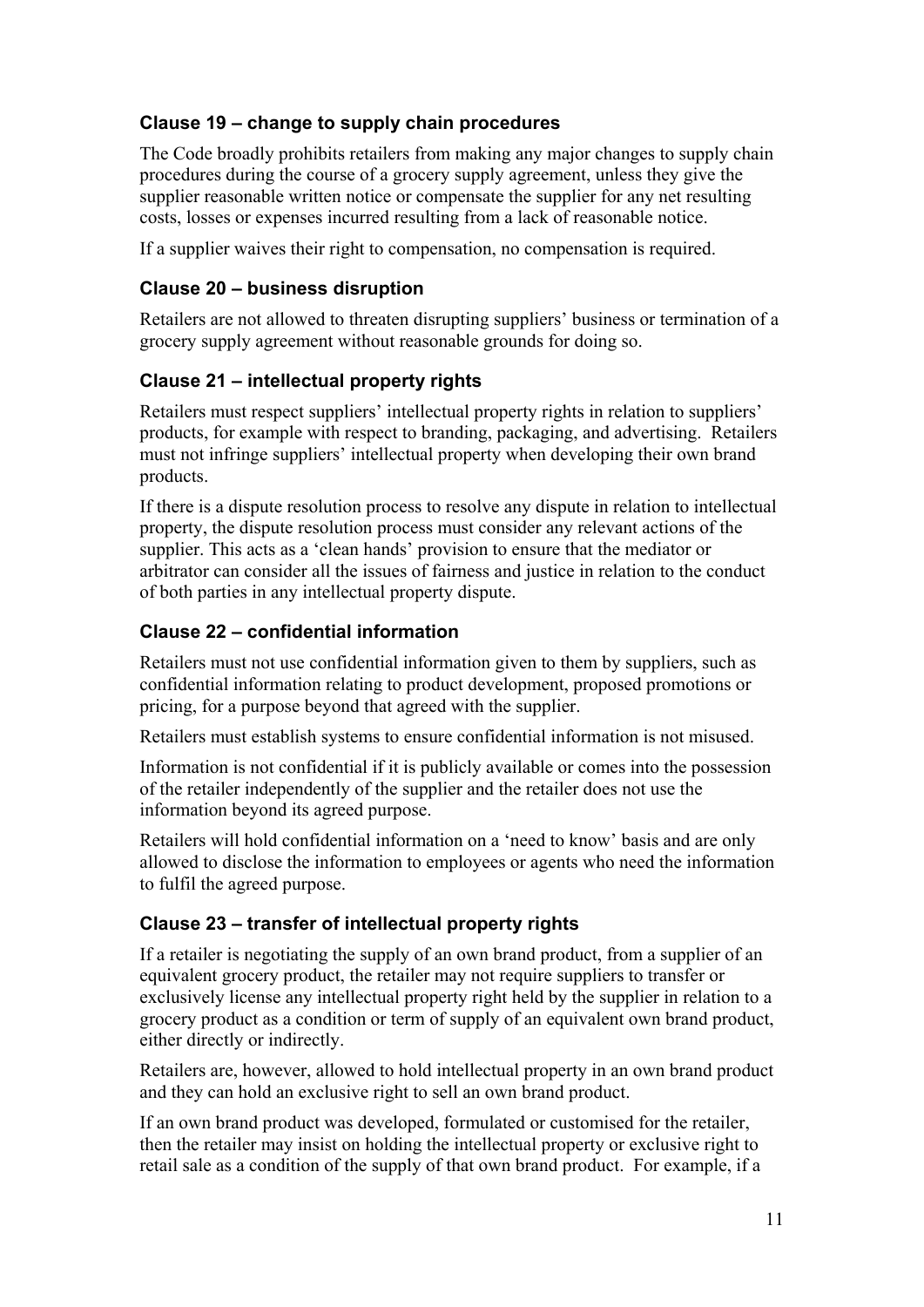retailer designs and develops a new product and commissions a supplier to manufacture it as an own brand product, then it may be reasonable for a retailer to wish to jointly hold intellectual property rights to that product.

### **Clause 24 – allocation of shelf space**

If they enter an agreement together, retailers must provide to or publish for suppliers all product ranging and shelf space allocation principles. There are no conditions on the content of these principles, so it would be possible to have principles that clearly favour own brand products. Retailers must uphold these principles and keep them up to date, and apply them without discrimination.

If retailers wish to do a product range review, they must tell potentially affected suppliers by written notice the purpose of the review, and the key criteria governing ranging decisions. After any range review, retailers and suppliers are allowed to discuss its outcomes for a reasonable period of time, with retailers providing reasons for their decisions if requested.

This clause does not limit the rights and obligations under the de-listing clause of the Code (Clause 15). So even if a range review might suggest delisting a product, any delisting would have to be in accordance with the provisions of Clause 15.

## **Part 4 – other duties**

Part 4 sets out general obligations for retailers to comply with in their dealings with suppliers.

### **Clause 25 – obligation to deal lawfully and in good faith**

Retailers must deal with suppliers lawfully and in good faith at all times.

This is a broad obligation which involves conducting trading relationships without putting suppliers under duress.

It also requires retailers to respect suppliers' needs for certainty in trading, particularly in relation to production, delivery and payment.

Retailers must also explicitly recognise the need to act lawfully and in good faith with suppliers in their agreements.

## **Clause 26 – provision of contact details**

Retailers must make suppliers aware of the contact details of retailer's buyers, senior buyers, and their code compliance manager. These details must be kept up to date and include position titles and contact telephone numbers.

## **Part 5 – dispute resolution**

Part 5 provides options to facilitate the resolution of conflicts between retailers and suppliers and also provides avenues for formal dispute resolution through mediation and arbitration in order to resolve disputes arising in relation to matters covered by the Code.

### **Clause 27 – information and documents**

If a supplier makes a complaint under the Code, they are to provide details (subject to appropriate confidentiality protections) of the complaint, the conduct underlying the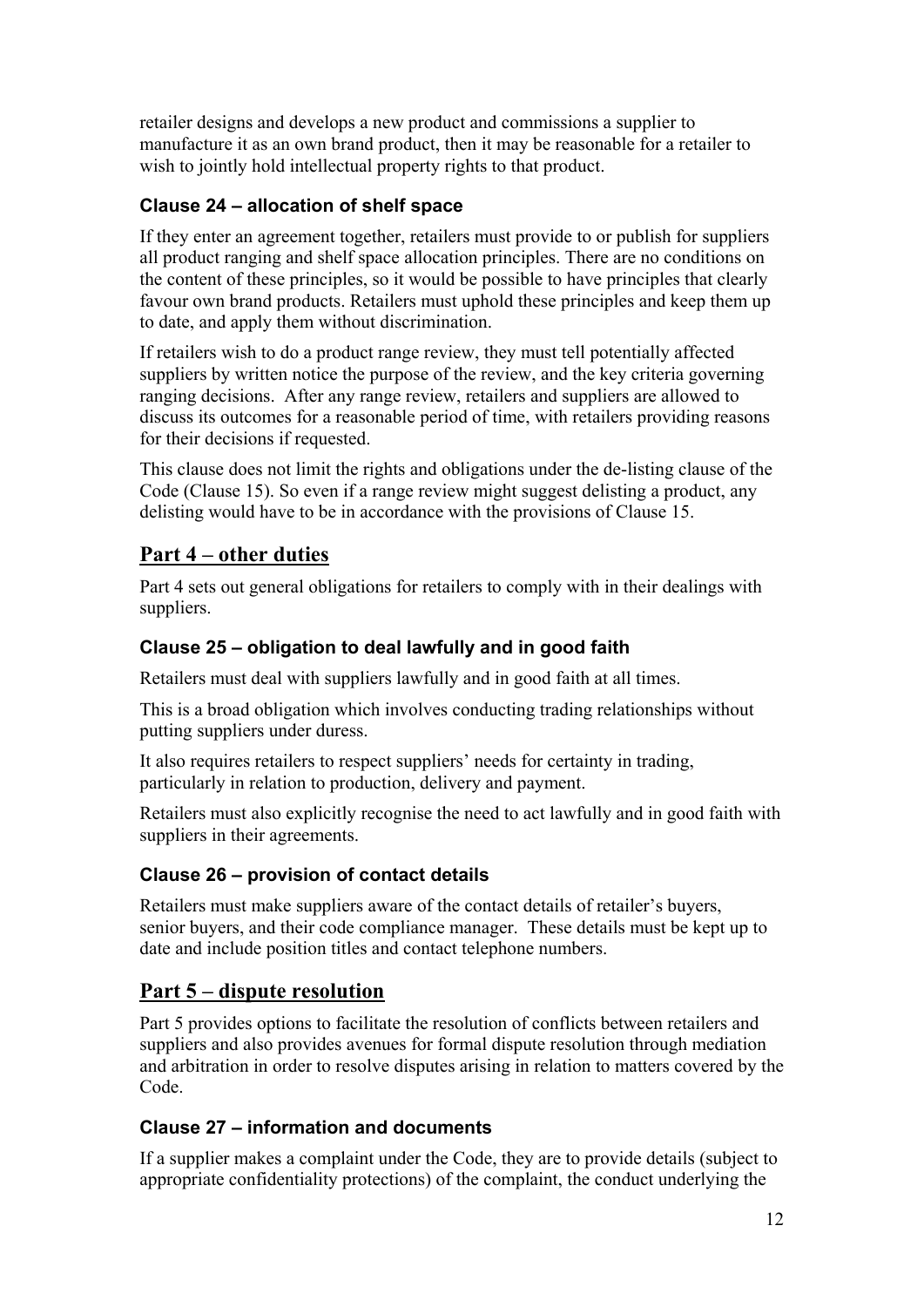complaint, the provisions of the Code that are alleged to have been breached, and the remedy sought.

A retailer does not have to respond to a dispute unless these details are provided by a supplier to the retailer.

#### **Clause 28 – code compliance manager**

Retailers must appoint a code compliance manager. The code compliance manager must have access to necessary resources, documents relating to the retailer's Code obligations, and the retailer's buying team to discuss obligations under the Code.

The code compliance manager must be independent of, and not managed by, any member of the buying team.

The code compliance manager must act in accordance with a written complaints handling procedure developed by the retailer. This procedure must be reviewed annually, and updated as necessary, with the retailer providing the current version to the ACCC.

#### **Clause 29 – direct referral of complaints**

Suppliers can direct complaints under the Code to the code compliance manager. Complaints must include their identification and contact details, and the details of the conduct giving rise to the complaint, including the provision of this Code relevant to the complaint, together with any documents or other information that would assist the investigation of the complaint.

The code compliance manager must take reasonable steps to investigate the complaint, and conclude the investigation within 20 business days.

If the code compliance manager decides that the complaint is vexatious, trivial, misconceived or lacking in substance they do not have to conduct an investigation. If the code compliance manager reaches this conclusion they must give written notice to the supplier.

Details of action taken (if any) as decided by the code compliance manager must be given to the supplier in a summarised form within five business days following the conclusion of the investigation. A timetable for action (if any) must also be provided.

The code compliance manager must keep a record of the complaint, and investigations and actions taken for at least three years. This means that the ACCC can require these records under the information gathering powers in section 51ADD of the Act.

#### **Clause 30 – internal review**

If a supplier is not satisfied by a retailer's investigation of their complaint, or has not been given a summary of action taken following the complaint, they can give the retailer a written request to elevate the dispute to senior managers.

The written request must specify the nature of the dispute, relevant provision of the Code, suggested action to settle the dispute, and the outcome sought by the supplier. If these details are provided, retailers must elevate the dispute and attempt to resolve the dispute in good faith within 20 days.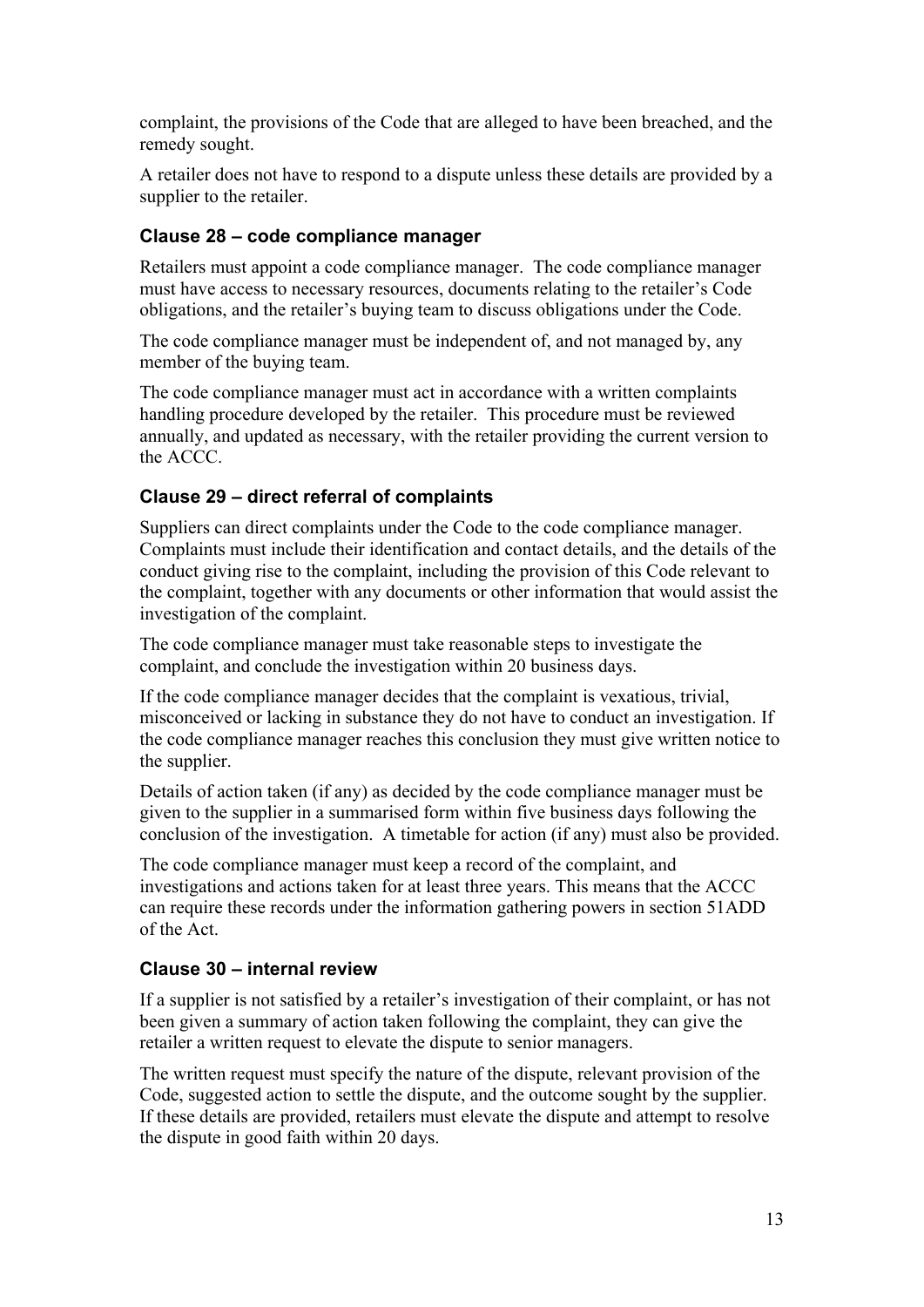If a supplier has been notified that the code compliance manager has decided that the complaint is vexatious, trivial, misconceived or lacking in substance the supplier may seek an internal review of that decision.

### **Clause 31 – mediation or arbitration**

A supplier can seek mediation or arbitration of a complaint under the Code. If any process has previously been taken under Clause 29 – direct referral of complaints – or Clause 30 – internal review – these must have been completed prior to mediation or arbitration taking place.

If mediation or arbitration takes place, the retailer must participate in good faith if the supplier has acted in good faith, with the onus on the retailer to prove if this has not occurred. However, if the supplier seeks mediation and arbitration at the same time, a retailer is required only to participate in one at a time.

### **Clause 32 – conduct of mediation and arbitration**

Mediation or arbitration for the purposes of the Code must be conducted in accordance with the rules of the Institute of Arbitrators & Mediators Australia.

If not agreed by the parties within 10 business days of a supplier referring the matter, the mediator or arbitrator will be appointed by the Institute in accordance with their rules.

A retailer is considered to take part in the mediation or arbitration if they are represented by a person who has authority to enter into an agreement to settle the dispute on behalf of the retailer.

A retailer acts in good faith if they approach the resolution of the dispute in a reconciliatory manner, including by attending and participating in meetings arranged at reasonable times, making their objectives for the process clear up front, and observing confidentiality obligations.

Further, good faith also means that they must not apply pressure to resolve the dispute by not taking or refusing to take action, including refusing to accept goods or to make payments.

All costs of any mediation or arbitration (and which party is to bear those costs) are to be determined under the rules of the Institute of Arbitrators and Mediators Australia.

## **Part 6 – compliance and reporting**

This Part sets out the requirements for retailers to ensure they have appropriate mechanisms in place in order to comply with the Code.

### **Clause 33 – duty to train staff with respect to this Code**

Retailers must train their buying team on the requirements of the Code, and provide them with a copy of the Code, within six months of their becoming bound by the Code. Any person who becomes part of the buying team must receive training, and a copy of the Code within 20 business days.

The retailer must provide annual retraining to its buying team on the requirements of the Code.